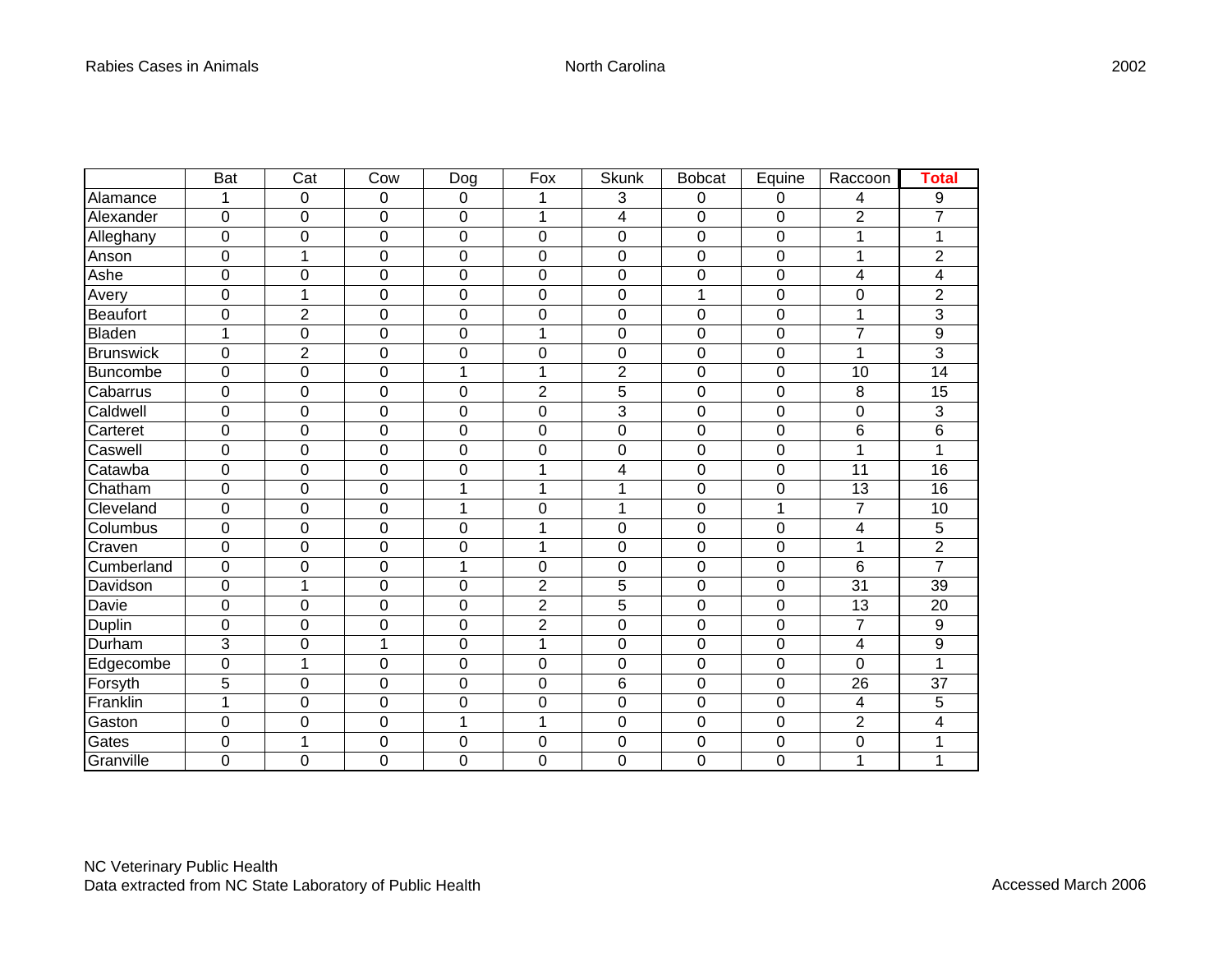|             | Bat            | Cat            | Cow              | Dog            | Fox            | <b>Skunk</b>   | <b>Bobcat</b> | Equine         | Raccoon         | <b>Total</b>            |
|-------------|----------------|----------------|------------------|----------------|----------------|----------------|---------------|----------------|-----------------|-------------------------|
| Guilford    | 1              | 1              | 0                | $\pmb{0}$      | 1              | 4              | 0             | 0              | 5               | 12                      |
| Halifax     | $\overline{0}$ | $\overline{c}$ | $\mathbf 0$      | $\mathbf 0$    | 0              | $\overline{0}$ | 0             | 0              | $\overline{2}$  | $\overline{\mathbf{4}}$ |
| Harnett     | $\mathbf 0$    | 0              | $\boldsymbol{0}$ | $\mathbf 0$    | 0              | $\mathbf 0$    | 1             | 0              | 5               | 6                       |
| Henderson   | $\mathbf 0$    | $\mathbf{1}$   | 0                | $\mathbf 0$    | 1              | $\overline{0}$ | 1             | $\mathbf 0$    | 11              | 14                      |
| Hoke        | $\mathbf 0$    | 0              | 0                | $\mathbf 0$    | 0              | $\mathbf 0$    | 0             | $\mathbf 0$    | 1               | 1                       |
| <b>Hyde</b> | $\mathbf 0$    | 0              | 0                | $\mathbf 0$    | 0              | $\mathbf 0$    | 0             | $\mathbf 0$    | 1               | 1                       |
| Iredell     | $\mathbf 0$    | 1              | $\mathbf 0$      | $\mathbf 0$    | $\overline{2}$ | 8              | 0             | 0              | 10              | 21                      |
| Johnston    | $\mathbf{1}$   | 0              | 0                | 1              | 0              | $\mathbf 0$    | 0             | 0              | $\mathbf{1}$    | 3                       |
| Jones       | $\mathbf 0$    | 0              | 0                | $\mathbf 0$    | 0              | $\mathbf 0$    | 1             | $\mathbf 0$    | $\mathbf 0$     | 1                       |
| ee          | 1              | 1              | 0                | $\mathbf 0$    | 0              | $\mathbf 0$    | 0             | 0              | 4               | 6                       |
| Lenoir      | $\overline{0}$ | 0              | 0                | $\mathbf 1$    | 0              | $\mathbf 0$    | 0             | 0              | 4               | 5                       |
| Lincoln     | $\mathbf 0$    | 0              | 0                | $\mathbf 0$    | 0              | $\mathbf 0$    | 0             | 1              | 1               | $\overline{c}$          |
| Martin      | $\mathbf 0$    | 0              | $\mathbf 0$      | $\mathbf 0$    | $\overline{2}$ | $\mathbf 0$    | 0             | 0              | $\overline{2}$  | 4                       |
| McDowell    | $\overline{0}$ | 0              | 0                | $\overline{0}$ | $\overline{2}$ | $\overline{0}$ | 0             | $\overline{0}$ | $\overline{2}$  | 4                       |
| Mecklenburg | 3              | 1              | 0                | $\mathbf 0$    | 4              | $\overline{0}$ | 0             | 0              | 19              | 27                      |
| Montgomery  | $\mathbf 0$    | 0              | 0                | 0              | 1              | 1              | 0             | 0              | 6               | 8                       |
| Moore       | 1              | $\overline{2}$ | $\pmb{0}$        | $\mathbf 0$    | 0              | 1              | 0             | 1              | $\pmb{0}$       | 5                       |
| Nash        | $\mathbf 0$    | 0              | 0                | $\mathbf 0$    | $\overline{2}$ | $\mathbf 0$    | 0             | 0              | 3               | 5                       |
| Northampton | $\mathbf 0$    | 0              | 0                | $\mathbf 0$    | 0              | $\overline{0}$ | 0             | $\overline{0}$ | 3               | 3                       |
| Onslow      | $\mathbf 0$    | $\overline{1}$ | 0                | $\mathbf 0$    | 0              | $\mathbf 0$    | 0             | 0              | $6\phantom{1}6$ | $\overline{7}$          |
| Orange      | 4              | 0              | 0                | $\mathbf 0$    | 1              | $\mathbf 0$    | 0             | 0              | 23              | 28                      |
| Pasquotank  | $\mathbf 0$    | 0              | $\mathbf 0$      | $\mathbf 0$    | 0              | $\mathbf 0$    | 0             | 0              | 1               |                         |
| Pender      | $\overline{0}$ | 0              | 0                | $\mathbf 0$    | 0              | $\mathbf 0$    | 0             | 0              | 4               | 4                       |
| Perquimans  | $\mathbf 0$    | 1              | 0                | $\mathbf 0$    | 0              | $\overline{0}$ | 0             | $\mathbf 0$    | $\mathbf 1$     | $\overline{2}$          |
| Person      | $\overline{0}$ | 0              | 0                | $\mathbf 0$    | 0              | $\overline{0}$ | 0             | 0              | 6               | 6                       |
| Pitt        | 0              | 0              | 0                | 0              | 0              | 0              | 0             | $\mathbf 0$    | 1               | 1                       |
| Polk        | $\mathbf 0$    | 1              | 0                | $\mathbf 0$    | 0              | 1              | 0             | $\mathbf 0$    | $\overline{c}$  | 4                       |
| Randolph    | 1              | 1              | $\pmb{0}$        | $\pmb{0}$      | 0              | 1              | 0             | 0              | 14              | 17                      |
| Richmond    | $\mathbf 0$    | 0              | 0                | $\mathbf 0$    | 0              | $\mathbf 0$    | 0             | 0              | 3               | 3                       |
| Robeson     | $\mathbf 0$    | 0              | 0                | $\mathbf 0$    | 1              | $\overline{0}$ | 0             | $\mathbf 0$    | 1               | $\overline{2}$          |